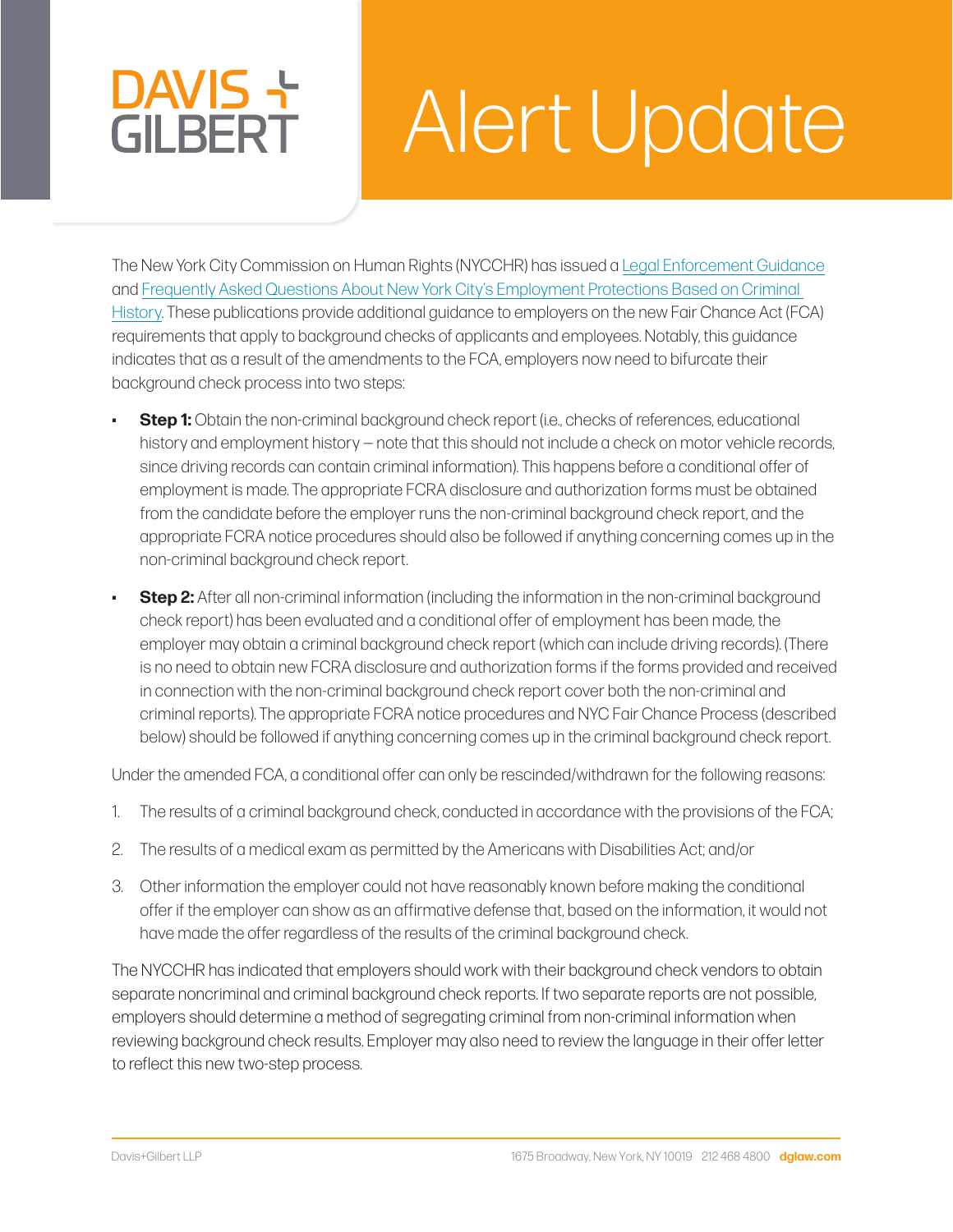

# **[Labor + Employment](https://www.dglaw.com/practice-area-details.cfm?pgcat=Labor%20%26%20Employment)**

# Amendments Expanding NYC'S "Ban-the-Box" Law Take Effect on July 29

### **The Bottom Line**

- The Amendments to the FCA will expand the reach of New York City's existing ban-the-box law.
- Employers should review and consider revising their hiring and employment practices before the Amendments take effect on July 29, 2021, and be on alert for additional guidance.
- Employers that decide not to hire a candidate, or take adverse action against a current employee, because of the individual's criminal history should first consult with counsel to make sure the FCA's requirements are followed.
- Employers should work with their background check vendor to ensure they are in compliance with the amended law.

The New York City Council enacted several [amendments](https://legistar.council.nyc.gov/View.ashx?M=F&ID=9222917&GUID=21EAF683-EA59-4FAD-97FB-CFE05EB92A80) to the City's Fair Chance Act (the FCA) on January 10, 2021, which take effect on July 29, 2021. The Amendments expand on the protections already provided to job applicants under the FCA as noted in our prior [alert,](https://www.dglaw.com/images_user/newsalerts/LaborEmp_NYC_Imposes_Limits_Employer_Inquiries.pdf) most notably by modifying the FCA's required "Fair Chance Process" and applying the law's coverage to include:

- Current employees in addition to applicants, and
- Pending arrests and criminal accusations in addition to convictions

# **The FCA's Current Requirements**

Under current law, the FCA prohibits NYC employers from:

- 1. Referencing a criminal background check or indicating any limitation on employment based on a person's criminal history in a job application or job posting, or
- 2. Inquiring about an applicant's criminal history or conducting a criminal background check before a conditional offer of employment is made.

Even after a conditional offer, the FCA prohibits an employer withdrawing such an offer based on an applicant's criminal history without first going through the Fair Chance Process.

The Fair Chance Process requires an individualized analysis to determine whether either the criminal history is directly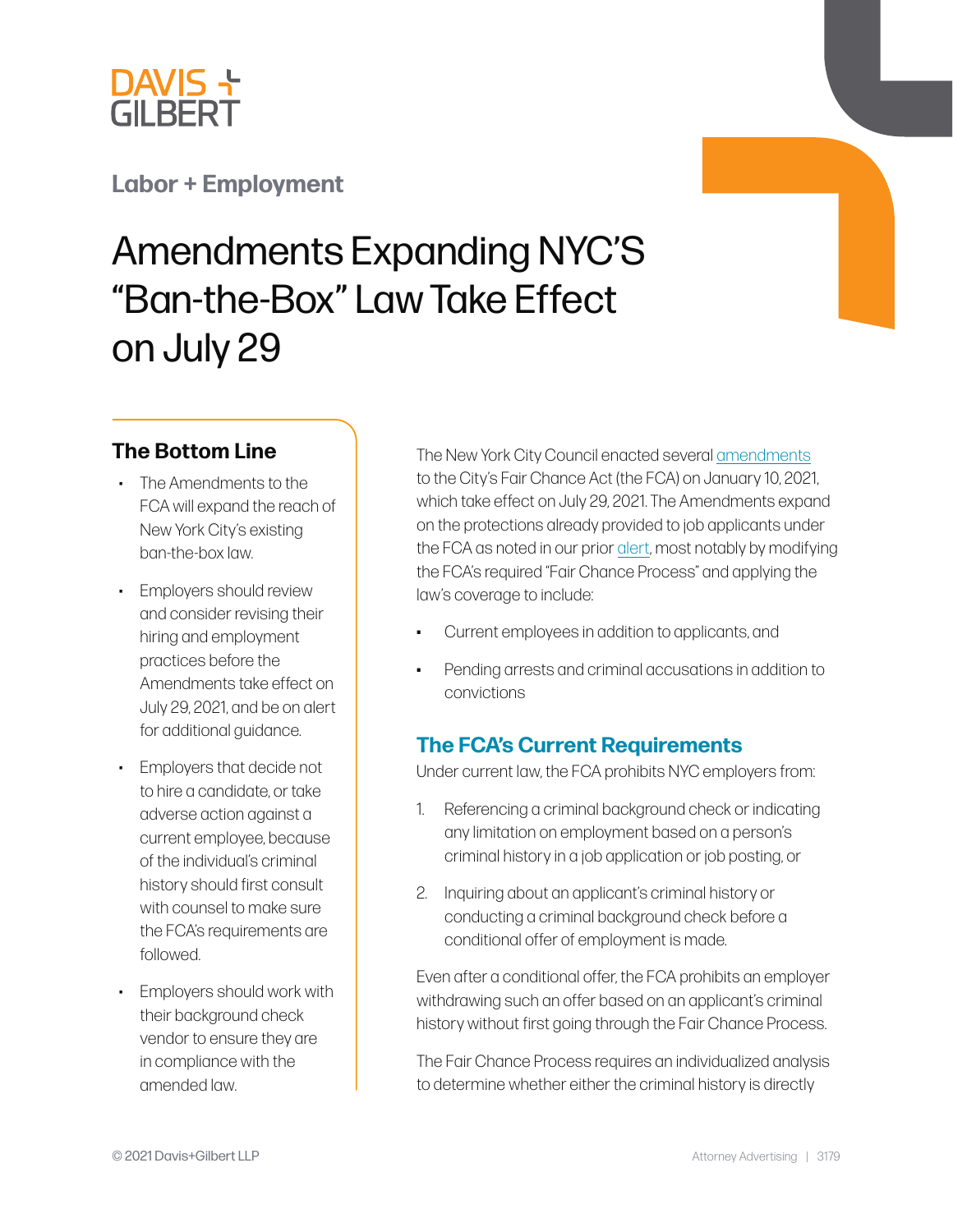

related to the position, or if hiring the applicant would create an unreasonable risk to property, safety or welfare. This analysis must take into account the eight "[Fair Chance Factors"](https://www.criminaljustice.ny.gov/pio/correction-law-article-23a.pdf).

The employer must also disclose the results of the criminal background check to the applicant, provide its written analysis of the Article 23-A factors, give the applicant a reasonable time to respond and consider any additional information they provide.

# **The FCA Amendments**

#### **Broader Scope**

The Amendments broaden the scope and impact of the FCA in several ways.

- 1. While the current law protects only job applicants, the Amendments will apply the FCA to current employees as well. (As of January 11, 2020, when the New York City Human Rights Law was expanded to cover gig workers, this includes current and prospective freelancers and independent contractors as well.)
- 2. While the current law prohibits employers from inquiring about and basing employment decisions on criminal convictions, the Amendments extend the law's coverage to pending arrests and criminal accusations.
- 3. The Amendments prohibit employers from making inquiries or basing employment actions on "violations" (meaning a criminal offense for which no more than 15 days imprisonment can be imposed), non-criminal offenses or adjournments in contemplation of dismissal.
	- ― As has long been the case, employers may not inquire about or consider sealed conviction records, youthful offender adjudications or arrests that did not result in a conviction.

#### **Different Fair Chance Factors**

The Amendments slightly modify the Fair Chance Factors an employer must consider before withdrawing a conditional offer based on:

- 1. Criminal matters pending at the time the person applies for a job, and
- 2. Arrests and convictions occurring during employment.

For instance, the Amendments replace length of time since the offense occurred as a Fair Chance Factor with whether the person was 25 years of age or younger at the time of the offense. The Amendments also bolster the "information regarding rehabilitation and good

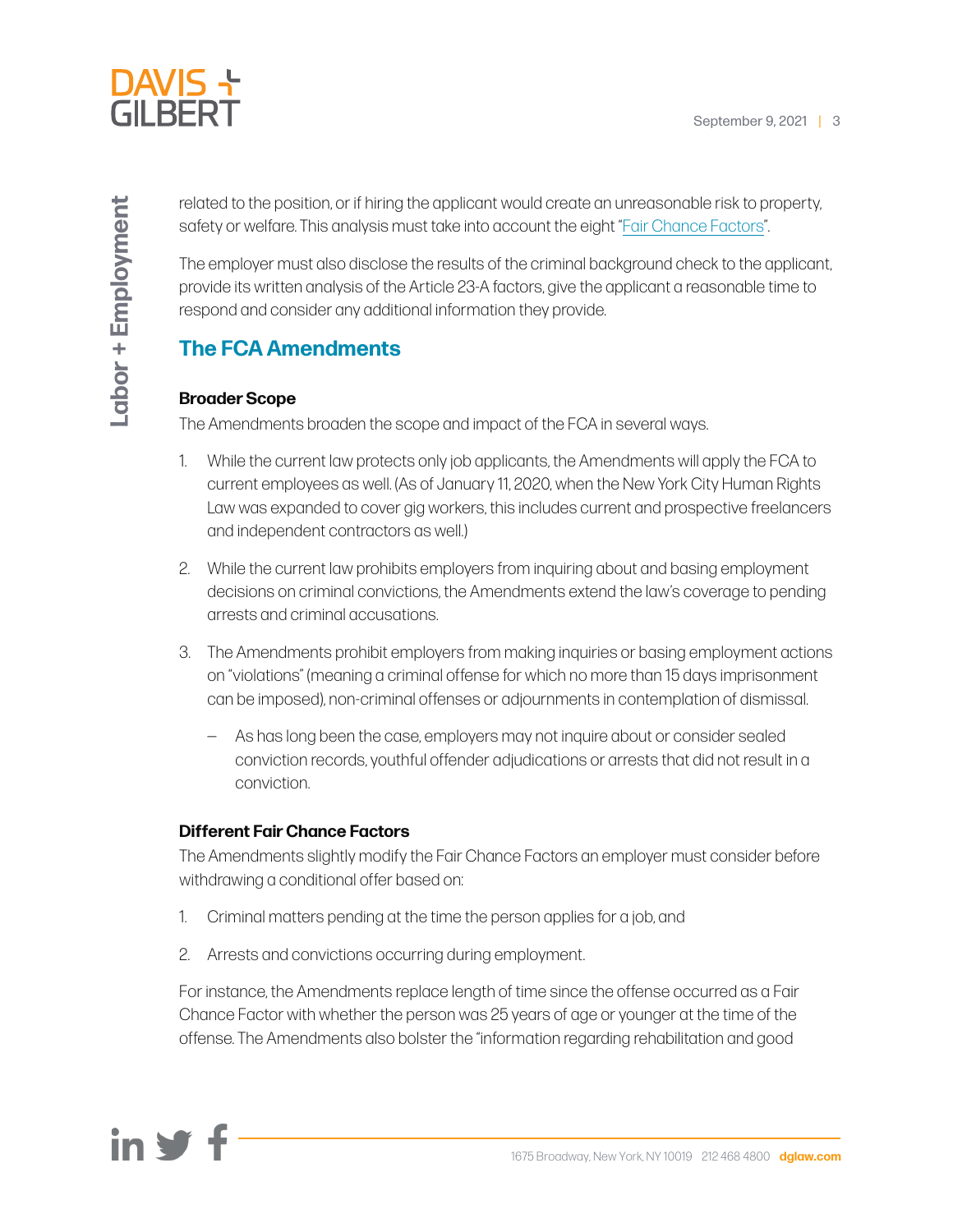

conduct" factor to further specify that an employer must consider information provided regarding the person's rehabilitation or good conduct, "including history of positive performance and conduct on the job or in the community, or other evidence of good conduct." For convictions preceding employment, employers should still consider the Fair Chance Factors listed in [Article 23-A](https://www.criminaljustice.ny.gov/pio/correction-law-article-23a.pdf).

#### **Modifications to the Fair Chance Process**

Before withdrawing a conditional offer of employment from an applicant or taking action against a current employee based on the person's criminal history, an employer must now go through a slightly modified version of the Fair Chance Process.

- 1. The employer must disclose the results of its criminal background check to the applicant or employee.
- 2. The employer must affirmatively request information from the applicant or employee that relates to the relevant Fair Chance Factors (this step was not previously required before the Amendments).
- 3. After requesting relevant information from the applicant or employee, the employer must perform an analysis considering the applicable Fair Chance Factors, and provide the individual with a written copy of its analysis.
- 4. Finally, the employer must allow the applicant or employee a reasonable time to respond, while holding the position open, and consider any additional information they provide.

For applicants, the Amendments define a "reasonable time to respond" as five business days, whereas current law provides employees only three business days to respond. The Amendments do not define a "reasonable time to respond" for current employees, but pending further guidance, employers should consider providing at least five business days. An employer may place the employee on unpaid leave during this time. The Amendments are also silent as to whether an employer must wait a certain amount of time, after requesting relevant information, for the applicant or employee to provide such information before moving on to the written analysis step. Employers should be on the lookout for additional clarifying guidance from the City.

The Amendments also establish a new definition of a "conditional offer," after which an employer may inquire about and consider criminal history. A conditional offer will now mean an offer of employment, promotion or transfer which may only be revoked based on:

- 1. The results of a criminal background check after the FCA-required process;
- 2. The results of a medical exam as permitted by the Americans with Disabilities Act; or